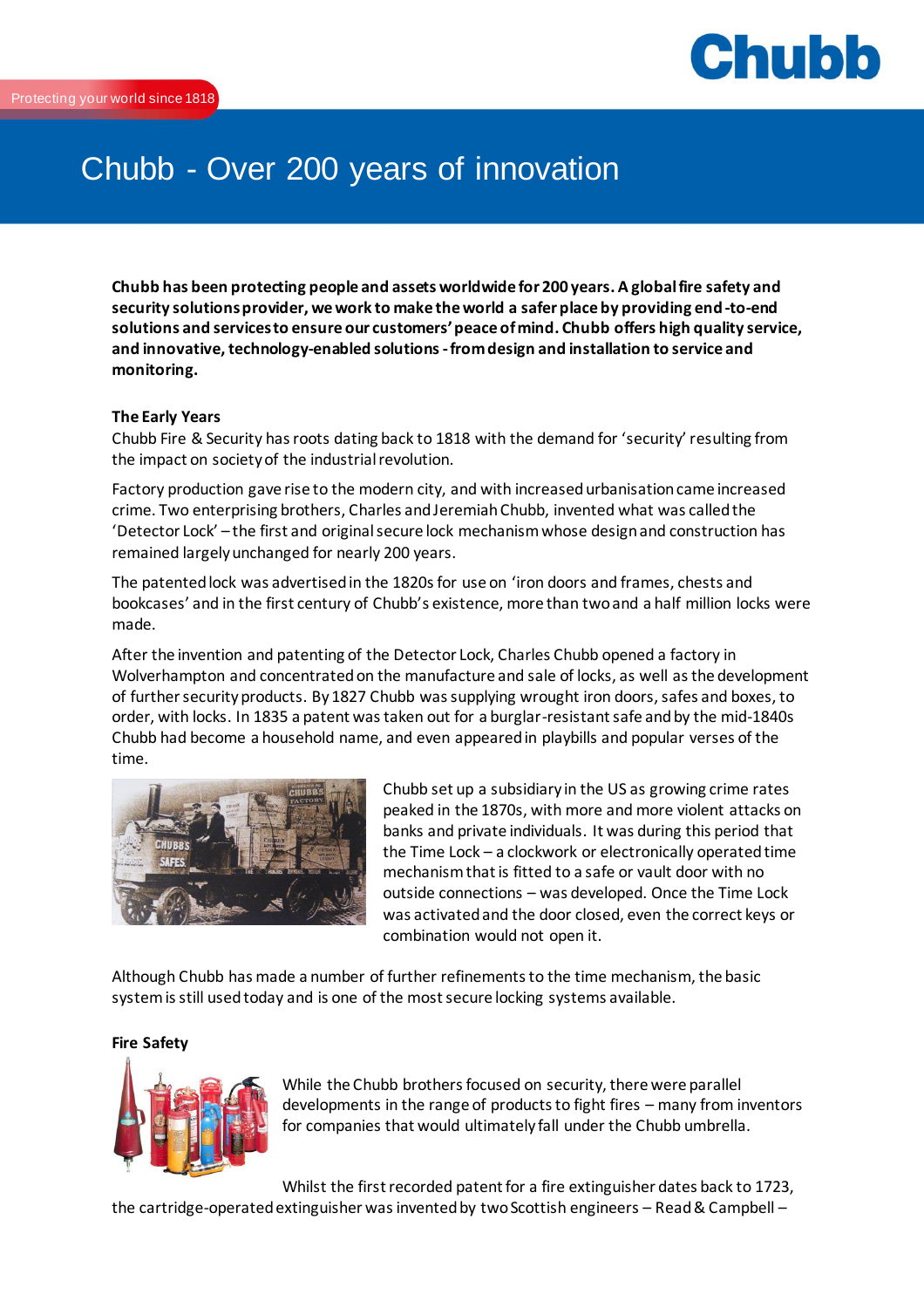

## Chubb - Over 200 years of innovation

who registered a design in Great Britain in 1881 to cover the 'arrangement for piercing capsules' to expel water by means of a CO<sub>2</sub> cartridge. A patent was granted in 1909. By 1911, Read & Campbell were selling a carbon tetrachloride model called the 'Petrolex' for petrol fires that was marketed towards the automotive market.

Concurrently, other businesses and inventors began to emerge: Minimax launched its famous conical extinguisher in 1903. In 1907 a Scottish engineer set up Pyrene Company in Delaware (USA) to sell pump extinguishers, bringing them to the UK seven years later. And in 1910 Rampart Engineering was established to sell fire extinguishers to the trade. In 1917, also in the US, an American inventor by the name of Walter Kidde began experimenting with fire detection and extinguishing systems, establishing a business in the UK in 1935.

## **Beyond Locks**

By the 1940s, Chubb had expanded its operations from a single company manufacturing specialised security products with just two overseas subsidiaries, into a broad based group of companies covering many aspects of security work in the UK and 17 countries worldwide. The acquisition of Burgot Alarms in 1962 moved the company into electronic security for the first time, resulting in the launch of Chubb Alarms.



Success continued and in 1964 Chubb & Sons acquired Read & Campbell, thus taking its first foray into the fire safety market. The Read & Campbell name continued until the foundation of Chubb Fire Security Limited in 1971, which by then also included the Rampart, Pyrene and Minimax brands.

The strategic development of Chubb continued to be influenced through the later years of the 20th century by a number of acquisitions. The Racal Electronics Group purchased Chubb in 1984 only to demerge eight years later as Chubb Security plc which was subsequently acquired by

Williams Holdings plc (later Williams plc) in 1997. Williams, which at the time had Kidde as part of its business portfolio, instigated a major redevelopment programme and repositioned Chubb as a provider of a wide range of security services rather than a specialised manufacturer of locks.

In 2000 the Swedish-based lock manufacturer Assa Abloy bought Chubb's locks business, thus finally bringing to an end the company's association with locks, safes and keys and moving its focus into electronic-based security systems and fire. Later in 2000, Chubb plc and Kidde plc were each floated on the London Stock Exchange.